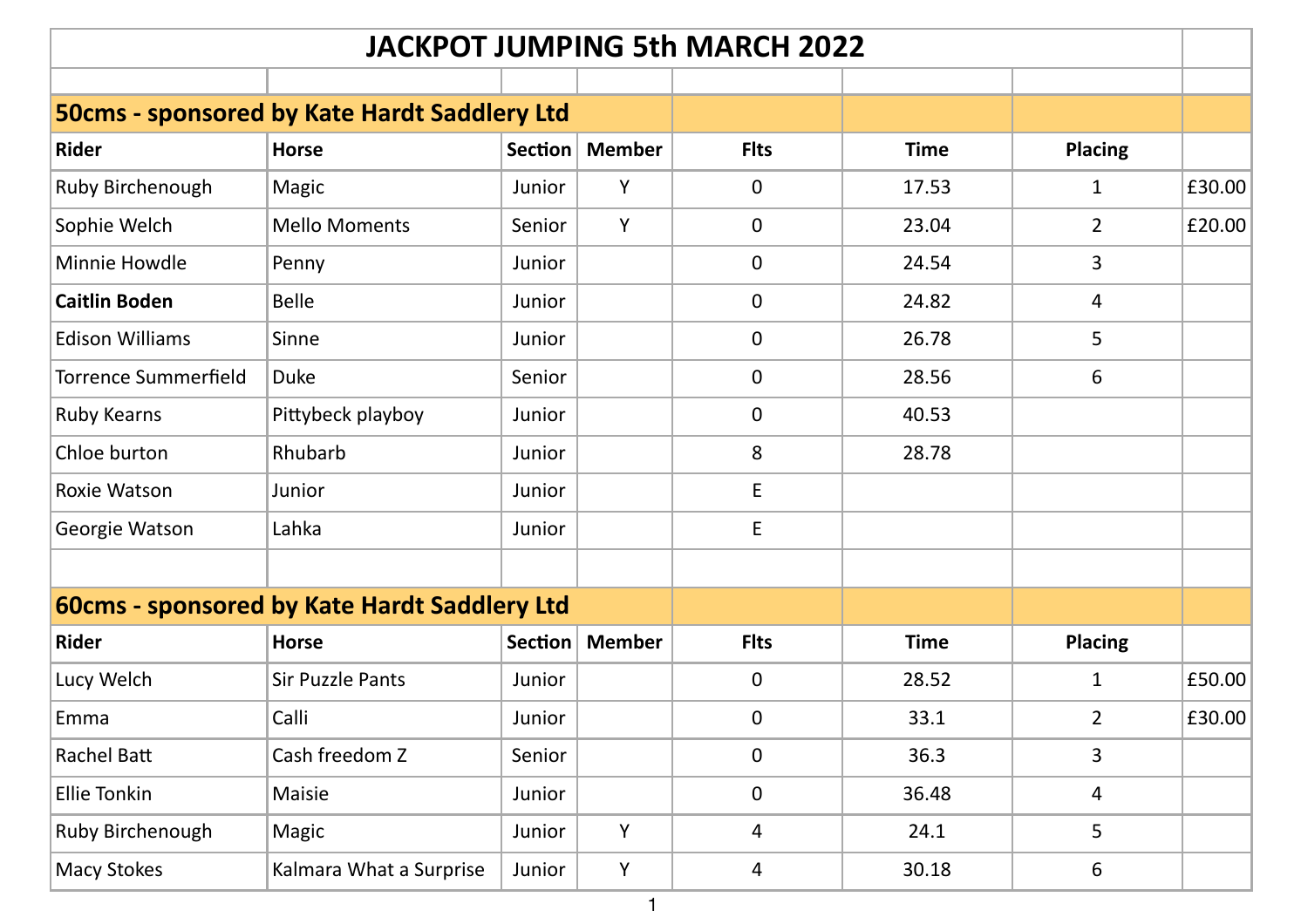| <b>Holly Huyton</b>         | Twirl                                           | Junior |                  | 8                   | 29.76       |                |        |
|-----------------------------|-------------------------------------------------|--------|------------------|---------------------|-------------|----------------|--------|
| Sophie Welch                | <b>Mello Moments</b>                            | Senior | Y                | 8                   | 32.65       |                |        |
| <b>Emily Brown</b>          | Edward                                          | Senior |                  | 24                  | 66.58       |                |        |
| Georgie Watson              | Lahka                                           | Junior |                  | E                   |             |                |        |
| Roxie Watson                | Junior                                          | Junior |                  | E                   |             |                |        |
| <b>Torrence Summerfield</b> | <b>Duke</b>                                     | Senior |                  | E                   |             |                |        |
| Helen Jordan                | <b>Buster</b>                                   | Senior | Y                | E                   |             |                |        |
|                             |                                                 |        |                  |                     |             |                |        |
|                             | 70cms - sponsored by Rural Pictures Photography |        |                  |                     |             |                |        |
| Rider                       | <b>Horse</b>                                    |        | Section   Member | <b>Flts</b>         | <b>Time</b> | Placing        |        |
| Izzy coombes                | Roxy                                            | Junior |                  | $\mathsf{O}\xspace$ | 25.78       | $\mathbf 1$    | £50.00 |
| <b>Evie-Mae Davies</b>      | Cody                                            | Junior |                  | $\mathbf 0$         | 26.53       | $\overline{2}$ | £30.00 |
| Ruby Birchenough            | Alverley honeysuckle rose                       | Junior | Y                | $\mathbf 0$         | 26.71       | 3              | £10.00 |
| <b>Evie-Mae Davies</b>      | Pippin                                          | Junior |                  | $\mathbf 0$         | 27.68       | 4              |        |
| <b>Ellie Tonkin</b>         | Maisie                                          | Junior |                  | 0                   | 29.78       | 5              |        |
| Charlie Snaith              | Millie                                          | Senior |                  | $\mathsf{O}\xspace$ | 35.1        | 6              |        |
| Madison stanley             | Indie                                           | Junior |                  | $\pmb{0}$           | 43.8        |                |        |
| Holly Huyton                | Melody                                          | Junior |                  | 4                   | 27.51       |                |        |
| Isla McCowan                | Cooldalane Lady                                 | Junior |                  | 4                   | 28.88       |                |        |
| Katie Bowen                 | Rynn comet                                      | Junior |                  | 4                   | 29.44       |                |        |
| Pagan Prinold               | Wood you like                                   | Senior | Y                | $\overline{4}$      | 30.91       |                |        |
| <b>Max Harrison</b>         | The Lady May                                    | Junior |                  | 4                   | 33.63       |                |        |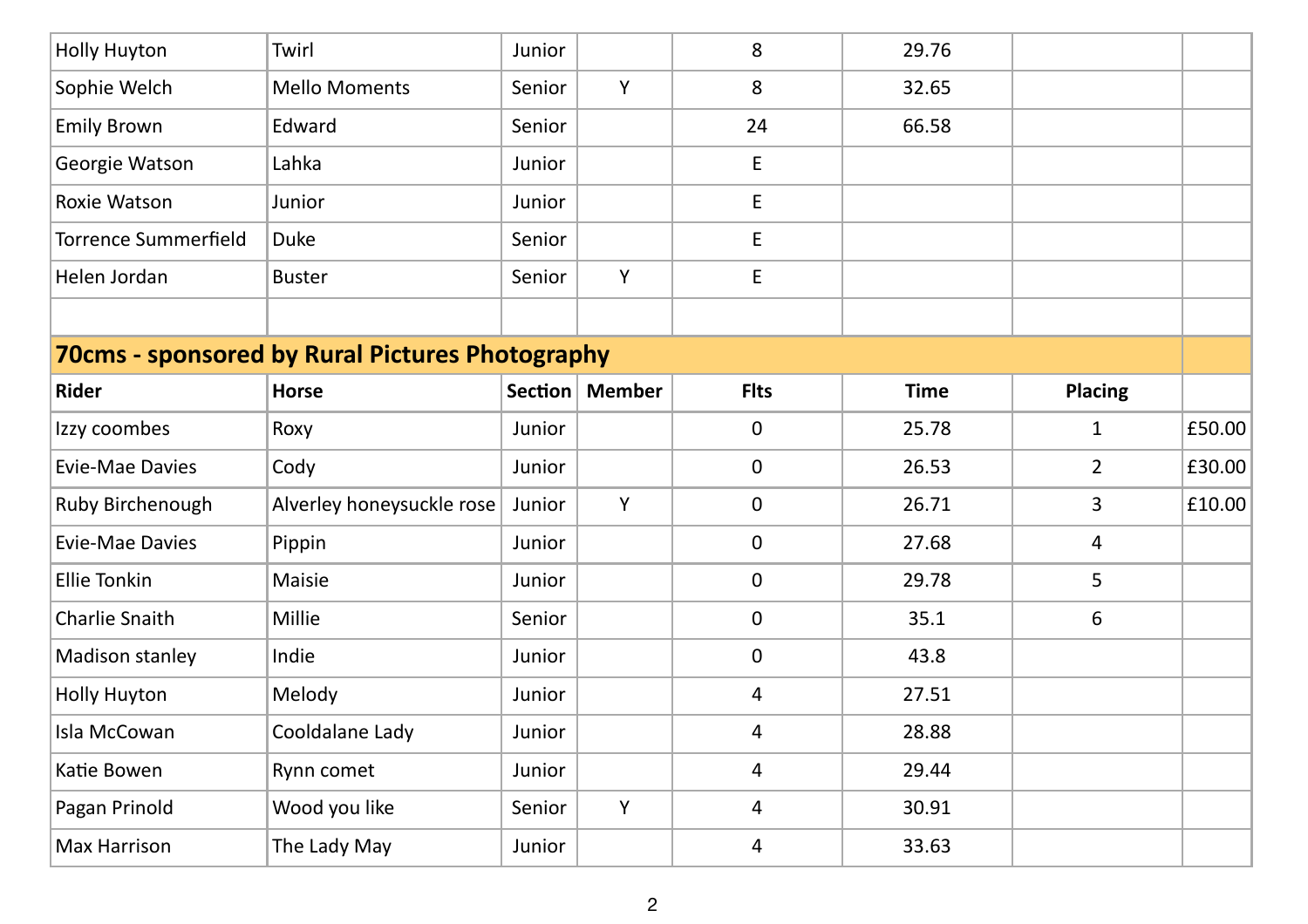| Lucy Welch           | Sir Puzzle Pants                                                          | Junior  |               | 8                                          | 54.64       |                |        |
|----------------------|---------------------------------------------------------------------------|---------|---------------|--------------------------------------------|-------------|----------------|--------|
| Macy Stokes          | Kalmara What a Surprise                                                   | Junior  | Y             | E                                          |             |                |        |
| ffion kirby          | one cool star                                                             | Junior  |               | $\mathsf{E}% _{0}\left( \mathsf{E}\right)$ |             |                |        |
| <b>Emily Brown</b>   | Bobby                                                                     | Senior  |               | E                                          |             |                |        |
| <b>Anne Marshall</b> | <b>Buzz</b>                                                               | Senior  | Y             | E                                          |             |                |        |
| Lilly Caulkin        | Tilly                                                                     | Senior  |               | E                                          |             |                |        |
|                      |                                                                           |         |               |                                            |             |                |        |
|                      | 65cms KNOCKOUT (JUNIOR) - sponsored by Three Fish Beefeater (Will Gaff)   |         |               |                                            |             |                |        |
| Rider                | <b>Horse</b>                                                              | Section | <b>Member</b> | R1/R2/R3/R4/R5                             | <b>Time</b> | <b>Placing</b> |        |
| Ruby Birchenough     | Alverley honeysuckle rose                                                 | Junior  | Y             | 0/0/0/0/0                                  | 21.61       | 1              | £40.00 |
| Evie-Mae Davies      | Cody                                                                      | Junior  |               | 0/0/0/0/0                                  | 27.34       | $\overline{2}$ |        |
| Madison stanley      | Indie                                                                     | Junior  |               | 0/0/0/0/0                                  | 29.72       | 3              |        |
| Holly Huyton         | Melody                                                                    | Junior  |               | 0/0/0/0/4                                  | 39.44       | 4              |        |
| Evie-Mae Davies      | Pippin                                                                    | Junior  |               | 0/0/0/4                                    |             |                |        |
| Poppy Dixon          | Maximus                                                                   | Junior  |               | 0/0/0/4                                    |             |                |        |
| ffion kirby          | one cool star                                                             | Junior  |               | 0/0/4                                      |             |                |        |
|                      |                                                                           |         |               |                                            |             |                |        |
|                      | 65cms KNOCKOUT (SENIOR) - sponsored by Stretton Hills Veterinary Practice |         |               |                                            |             |                |        |
| Rider                | <b>Horse</b>                                                              | Section | <b>Member</b> | R1/R2/R3/R4/R5                             | <b>Time</b> | <b>Placing</b> |        |
| Jasmine Steel        | <b>Fantastic Ffion</b>                                                    | Senior  |               | 0/0/0/0/0                                  | 24.62       | 1              | £40.00 |
| Tia Cartwright       | Fire n Ice                                                                | Senior  |               | 0/0/0/0/0                                  | 26.18       | $\overline{2}$ |        |
| Pagan Prinold        | Wood you like                                                             | Senior  | Υ             | 0/0/0/0/4                                  | 17.85       | 3              |        |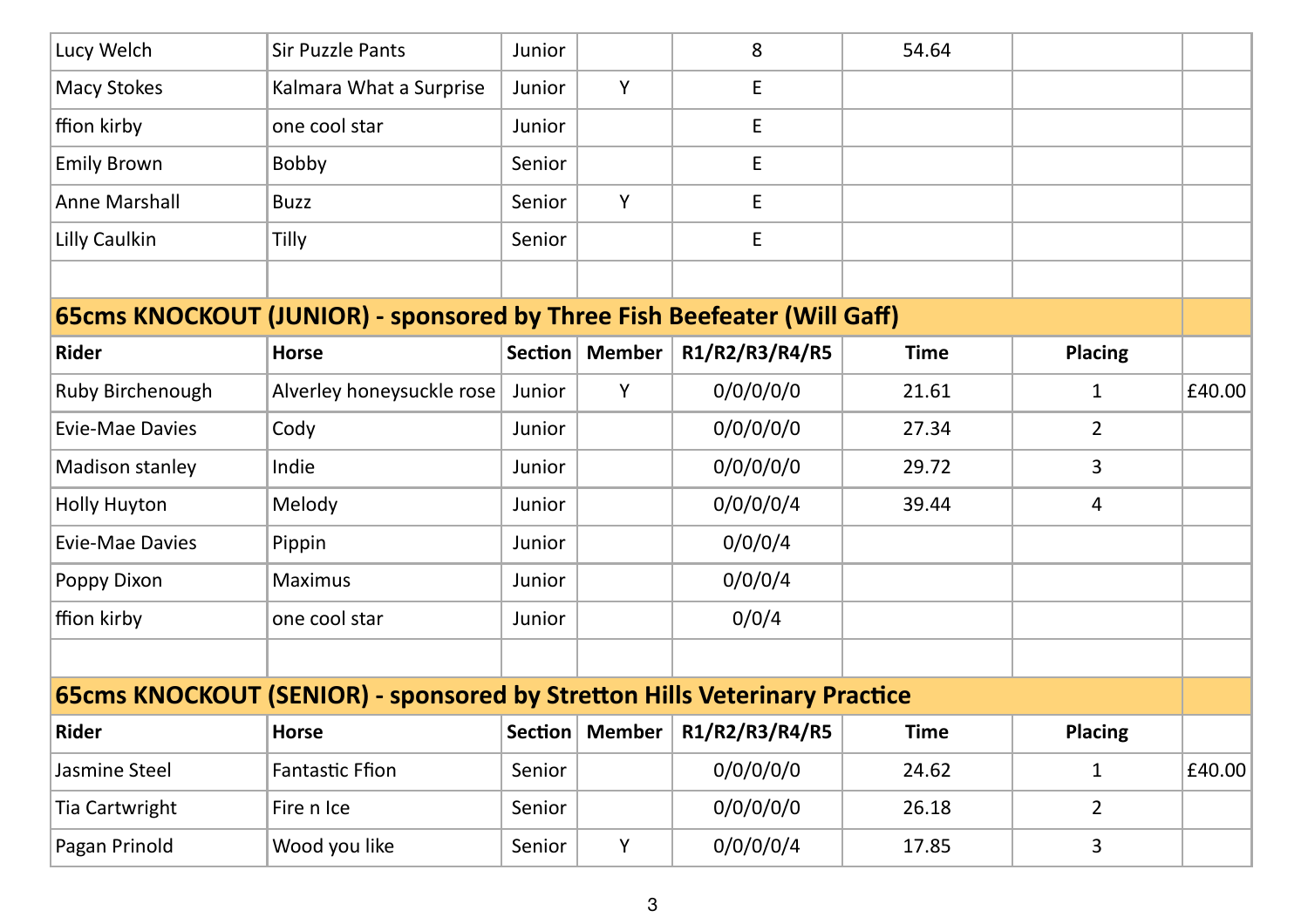| Anne Marshall        | <b>Buzz</b>                                             | Senior  | Y             | 0/4                 |             |                |        |
|----------------------|---------------------------------------------------------|---------|---------------|---------------------|-------------|----------------|--------|
| Lauren Gregory       | Chelsea                                                 | Senior  |               | 0/4                 |             |                |        |
| Charlie Snaith       | Millie                                                  | Senior  |               | 4                   |             |                |        |
| Lilly Caulkin        | Tilly                                                   | Senior  |               | $\overline{4}$      |             |                |        |
|                      |                                                         |         |               |                     |             |                |        |
|                      | 80cms - sponsored by SDS Services(J) & Dudgeley Farm(S) |         |               |                     |             |                |        |
| Rider                | <b>Horse</b>                                            | Section | <b>Member</b> | <b>Flts</b>         | <b>Time</b> | <b>Placing</b> |        |
| Ruby Birchenough     | Alverley honeysuckle rose                               | Junior  | Y             | 0                   | 26.04       | 1              | £50.00 |
| Lucy Tonkin          | River                                                   | Junior  |               | 0                   | 26.73       | $\overline{2}$ |        |
| Milly Allmark        | <b>Haughton Nerys</b>                                   | Junior  |               | 0                   | 26.86       | 3              |        |
| Izzy coombes         | Roxy                                                    | Junior  |               | 4                   | 26.73       | 4              |        |
| Katie Bowen          | Rynn comet                                              | Junior  |               | 4                   | 33.66       | 5              |        |
| Charlie Kearns       | Lisboy diamond delight                                  | Junior  |               | 4                   | 38.68       | 6              |        |
| Max Harrison         | The Lady May                                            | Junior  |               | 4                   | 38.85       |                |        |
| Isla McCowan         | Cooldalane Lady                                         | Junior  |               | 8                   | 30.26       |                |        |
|                      |                                                         |         |               |                     |             |                |        |
| <b>Heidi Thacker</b> | Brendonhill symba                                       | Senior  |               | $\mathsf{O}\xspace$ | 33.05       | $\mathbf{1}$   | £50.00 |
| <b>Megan Harris</b>  | Agher                                                   | Senior  |               | 0                   | 35.71       | $\overline{2}$ |        |
| Jayne Money          | Fleur                                                   | Senior  |               | 0                   | 36.03       | 3              |        |
| Molly Grew           | Rodney                                                  | Senior  |               | 4                   | 27.9        | 4              |        |
| Pagan Prinold        | Wood you like                                           | Senior  | Y             | 8                   | 35.41       | 5              |        |
| Sarah Pointon        | Mickey                                                  | Senior  |               | 8                   | 37.9        | 6              |        |
|                      |                                                         |         |               |                     |             |                |        |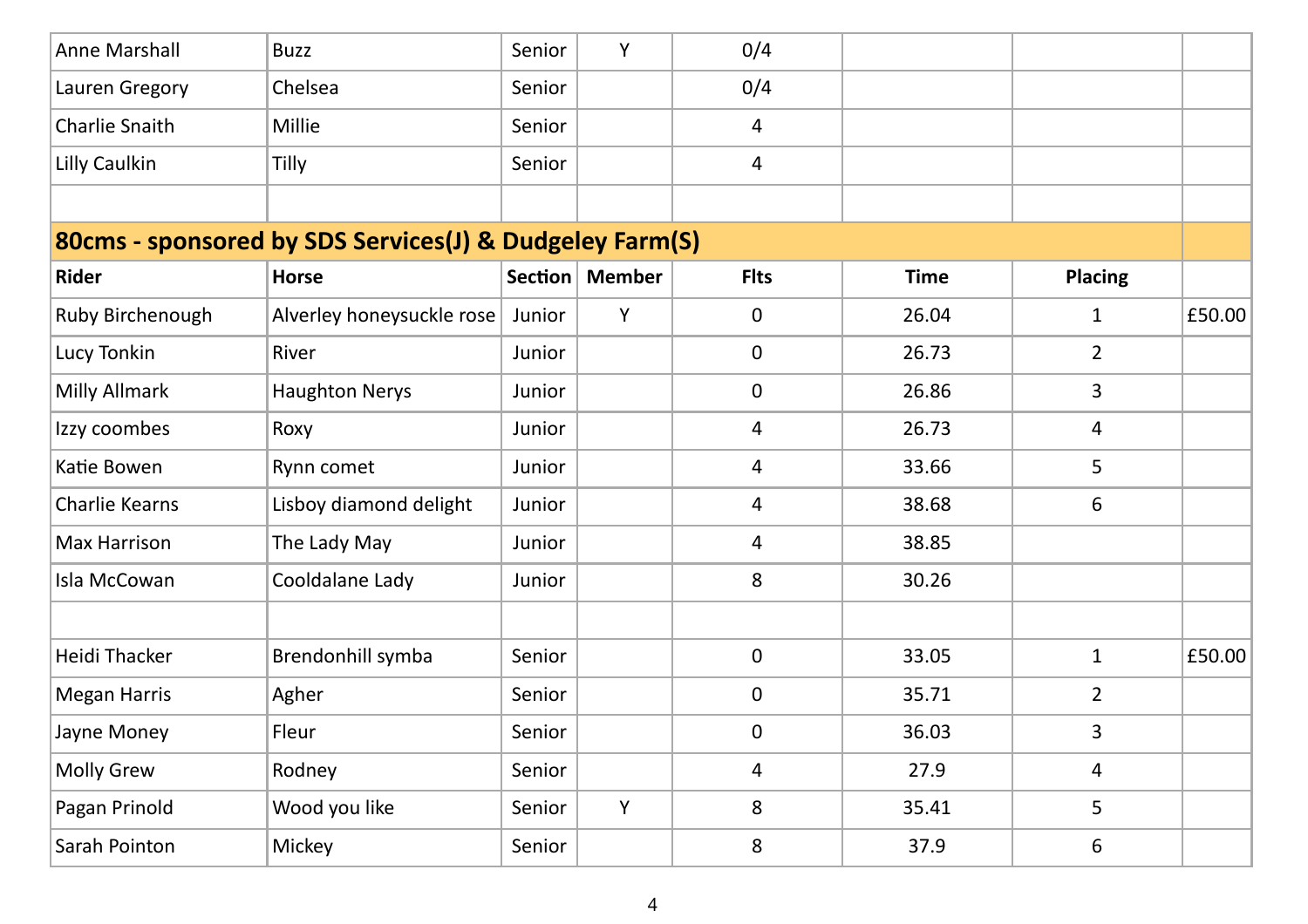| William Gaff         | Gotaway                                                        | Senior |                  | 20    | 55.83   |                |        |  |  |  |
|----------------------|----------------------------------------------------------------|--------|------------------|-------|---------|----------------|--------|--|--|--|
| Courtney             | Vegas                                                          | Senior |                  | R     |         |                |        |  |  |  |
| Lauren Gregory       | Chelsea                                                        | Senior |                  | E     |         |                |        |  |  |  |
|                      |                                                                |        |                  |       |         |                |        |  |  |  |
|                      | 80cms GRAND PRIX - sponsored by JW Alva Horse (Jenna Wallbank) |        |                  |       |         |                |        |  |  |  |
| <b>Rider</b>         | <b>Horse</b>                                                   |        | Section   Member | R1/R2 | Round 3 | Placing        |        |  |  |  |
| Lucy Tonkin          | River                                                          | Junior |                  | 0/0   | 34.06   | 1              | £60.00 |  |  |  |
| Izzy Williams        | Miami                                                          | Junior |                  | 0/0   | 39.86   | $2^{\circ}$    |        |  |  |  |
| Charlie Kearns       | Lisboy diamond delight                                         | Junior |                  | 0/4   | 52.2    | 3              |        |  |  |  |
| Ruby Birchenough     | My sweet merci                                                 | Junior | Υ                | 0/8   | 39.86   | $\overline{4}$ |        |  |  |  |
| Isabel Harper davies | Annisbrook charley                                             | Junior | Υ                | 0/8   | 41.9    | 5              |        |  |  |  |
| Poppy Dixon          | Maximus                                                        | Junior |                  | 4     |         |                |        |  |  |  |
| Leala grew           | Never surrender                                                | Junior |                  | 4     |         |                |        |  |  |  |
|                      |                                                                |        |                  |       |         |                |        |  |  |  |
| <b>Molly Grew</b>    | Rodney                                                         | Senior |                  | 0/0   | 30.13   | $\mathbf{1}$   | £60.00 |  |  |  |
| Alyssa Wright        | Lady Royale                                                    | Senior | Y                | 0/0   | 31.01   | $\overline{2}$ | £50.00 |  |  |  |
| Sharon Taylor        | Belle                                                          | Senior |                  | 0/0   | 32.5    | 3              | £40.00 |  |  |  |
| Tayla                | Kay                                                            | Senior |                  | 0/0   | 33.38   | 4              |        |  |  |  |
| Fay Chivers          | Ayton                                                          | Senior |                  | 0/4   | 36.04   | 5              |        |  |  |  |
| <b>Heidi Thacker</b> | Brendonhill symba                                              | Senior |                  | 0/4   | 40.36   | 6              |        |  |  |  |
| Jayne Money          | Fleur                                                          | Senior |                  | 0/4   | 43.1    |                |        |  |  |  |
| Courtney             | Vegas                                                          | Senior |                  | 0/4   | 47.43   |                |        |  |  |  |